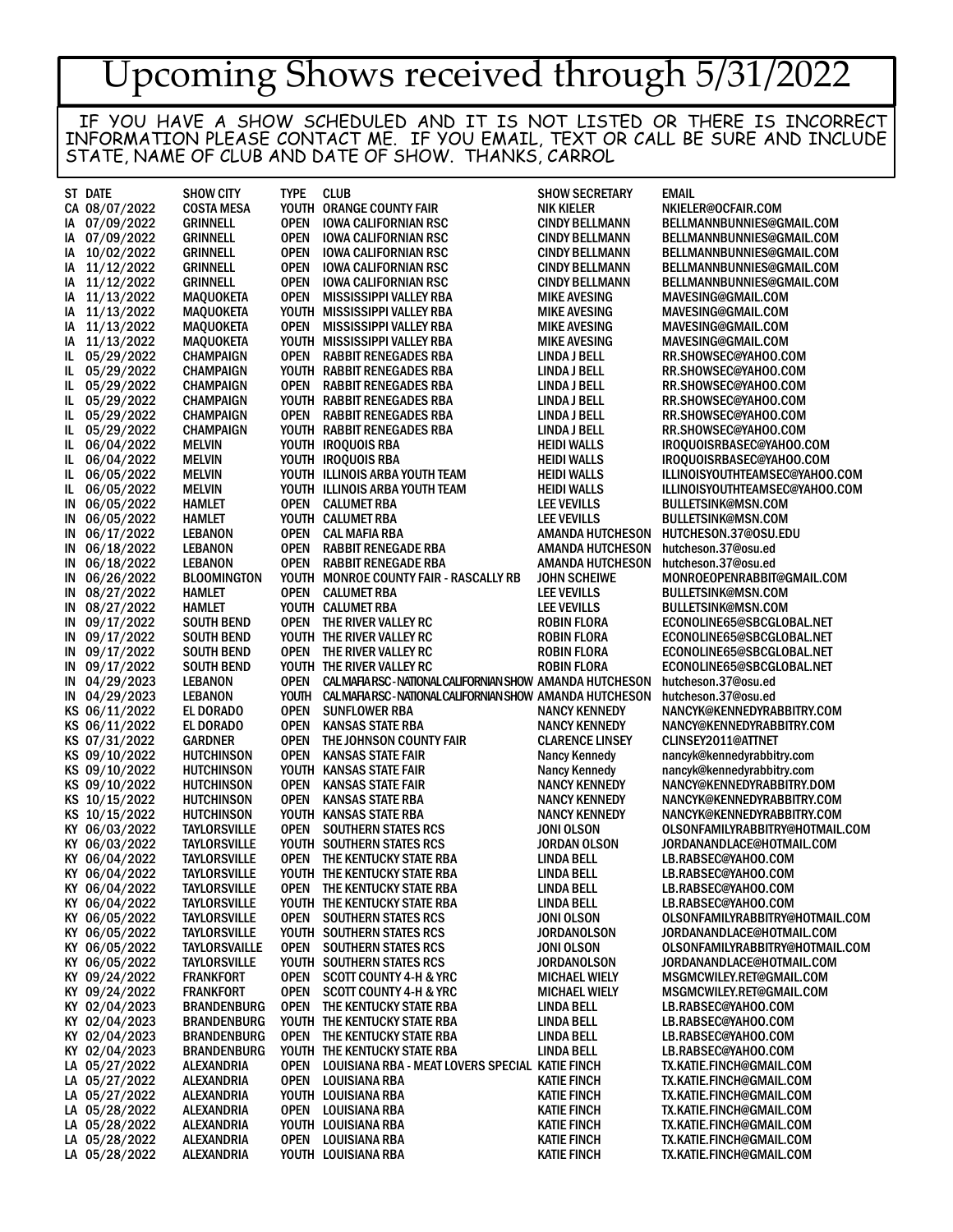| LA 05/28/2022                  | ALEXANDRIA                               | OPEN           | <b>LOUISIANA RBA</b>                                      | <b>KATIE FINCH</b>                             | TX.KATIE.FINCH@GMAIL.COM                                         |
|--------------------------------|------------------------------------------|----------------|-----------------------------------------------------------|------------------------------------------------|------------------------------------------------------------------|
| MI 05/22/2022                  | <b>COLDWATER</b>                         | OPEN           | <b>JUST FOR FUN</b>                                       | <b>CHRIS PLANK</b>                             | PLANKCAGE@OUTLOOK.COM                                            |
| MI 05/22/2022                  | <b>COLDWATER</b>                         |                | YOUTH JUST FOR FUN RCBA                                   | <b>CHRIS PLANK</b>                             | PLANKCAGE@OUTLOOK.COM                                            |
| MI 06/26/2022                  | <b>CORUNNA</b>                           | <b>OPEN</b>    | <b>MICHIGAN STATE RBA</b><br>YOUTH MICHIGAN STATE RBA     | <b>MORGAN TIDD</b>                             | MORGANTIDD04@GMAIL.COM                                           |
| MI 06/26/2022<br>MI 06/26/2022 | <b>CORUNNA</b><br><b>CORUNNA</b>         | <b>OPEN</b>    | <b>MICHIGAN STATE RBA</b>                                 | <b>MORGAN TIDD</b><br><b>MORGAN TIDD</b>       | MORGANTIDD04@GMAIL.COM<br>MORGANTIDD04@GMAIL.COM                 |
| MI 06/26/2022                  | <b>CORUNNA</b>                           |                | YOUTH MICHIGAN STATE RBA                                  | <b>MORGAN TIDD</b>                             | MORGANTIDD04@GMAIL.COM                                           |
| MI 10/08/2022                  | <b>COLDWATER</b>                         | <b>OPEN</b>    | <b>JUST FOR FUN RCBA</b>                                  | CHRIS PLANK                                    | PLANKCAGE@OUTLOOK.COM                                            |
| MI 10/08/2022                  | <b>COLDWATER</b>                         |                | YOUTH JUST FOR FUN RCBA                                   | <b>CHRIS PLANK</b>                             | PLANKCAGE@OUTLOOK.COM                                            |
| MI 10/08/2022                  | <b>COLDWATER</b>                         | <b>OPEN</b>    | <b>JUST FOR FUN RCBA</b>                                  | <b>CHRIS PLANK</b>                             | PLANKCAGE@OUTLOOK.COM                                            |
| MI 10/08/2022                  | <b>COLDWATER</b>                         |                | YOUTH JUST FOR FUN RCBA                                   | <b>CHRIS PLANK</b>                             | PLANKCAGE@OUTLOOK.COM                                            |
| MN 05/21/2022                  | STILLWATAER                              | <b>OPEN</b>    | R&C BREEDERS ANONYMOUS CLUB                               | <b>TIFFANY WAYNE</b>                           | RCBAC20@GMAIL.COM                                                |
| MN 05/21/2022                  | <b>STILLWATAER</b>                       | <b>OPEN</b>    | R&C BREEDERS ANONYMOUS CLUB                               | TIFFANY WAYNE                                  | RCBAC20@GMAIL.COM                                                |
| MN 05/21/2022                  | STILLWATAER                              | OPEN           | R&C BREEDERS ANONYMOUS CLUB                               | <b>TIFFANY WAYNE</b>                           | RCBAC20@GMAIL.COM                                                |
| MN 05/21/2022                  | <b>STILLWATAER</b>                       | <b>OPEN</b>    | R&C BREEDERS ANONYMOUS SPEC. SHOW                         | <b>TIFFANY WAYNE</b>                           | RCBAC20@GMAIL.COM                                                |
| MN 05/28/2022                  | <b>HUTCHISON</b>                         | <b>OPEN</b>    | <b>WE BE RABBIT CLUB</b>                                  | <b>CRISTY COLLINS</b>                          | COLLINSCASTLE@AOL.COM                                            |
| MN 05/28/2022                  | <b>HUTCHISON</b>                         |                | YOUTH WE BE RABBIT CLUB                                   | <b>CRISTY COLLINS</b>                          | COLLINSCASTLE@AOL.COM                                            |
| MN 05/28/2022                  | <b>HUTCHISON</b>                         | <b>OPEN</b>    | WE BE RABBIT CLUB                                         | <b>CRISTY COLLINS</b>                          | COLLINSCASTLE@AOL.COM                                            |
| MN 05/28/2022<br>MN 05/28/2022 | <b>HUTCHISON</b><br><b>HUTCHISON</b>     | <b>OPEN</b>    | YOUTH WE BE RABBIT CLUB<br>WE BE RABBIT CLUB              | <b>CRISTY COLLINS</b><br><b>CRISTY COLLINS</b> | COLLINSCASTLE@AOL.COM<br>COLLINSCASTLE@AOL.COM                   |
| MN 05/28/2022                  | <b>HUTCHISON</b>                         |                | YOUTH WE BE RABBIT CLUB                                   | <b>CRISTY COLLINS</b>                          | COLLINSCASTLE@AOL.COM                                            |
| MN 05/28/2022                  | <b>HUTCHISON</b>                         | <b>OPEN</b>    | <b>WE BE RABBIT CLUB</b>                                  | <b>CRISTY COLLINS</b>                          | COLLINSCASTLE@AOL.COM                                            |
| MN 05/28/2022                  | <b>HUTCHISON</b>                         |                | YOUTH WE BE RABBIT CLUB                                   | <b>CRISTY COLLINS</b>                          | COLLINSCASTLE@AOL.COM                                            |
| MO 05/22/2022                  | <b>CARTHAGE</b>                          | <b>OPEN</b>    | SOUTHWEST MISSOURI HARE RAISERS                           | <b>PENNIE GROTHEER</b>                         | PENNIEGROTHEER@GMAIL.COM                                         |
| MO 05/22/2022                  | <b>CARTHAGE</b>                          | <b>OPEN</b>    | SOUTHWEST MISSOURI HARE RAISERS                           | <b>PENNIE GROTHEER</b>                         | PENNIEGROTHEER@GMAIL.COM                                         |
| MO 05/22/2022                  | CARTHAGE                                 |                | YOUTH SOUTHWEST MISSOURI HARE RAISERS                     | <b>SERENA BROWN</b>                            | ALFORDSL@YAHOO.COM                                               |
| MO 05/22/2022                  | <b>CARTHAGE</b>                          | YOUTH          | SOUTHWEST MISSOURI HARE RAISERS                           | <b>SERENA BROWN</b>                            | ALFORDSL@YAHOO.COM                                               |
| MS 05/21/2022                  | <b>KOSCIUSKO</b>                         | <b>OPEN</b>    | <b>MISSISSIPPI RBA</b>                                    | <b>MELANIE EVANS</b>                           | CHEERMOM45@GMAIL.COM                                             |
| MS 05/21/2022                  | <b>KOSCIUSKO</b>                         | <b>OPEN</b>    | <b>MISSISSIPPI RBA</b>                                    | <b>MELANIE EVANS</b>                           | CHEERMOM45@GMAIL.COM                                             |
| MS 05/21/2022                  | <b>KOSCIUSKO</b>                         | <b>OPEN</b>    | <b>MISSISSIPPI RBA</b>                                    | <b>MELANIE EVANS</b>                           | CHEERMOM45@GMAIL.COM                                             |
| MS 05/21/2022<br>MS 05/21/2022 | <b>KOSCIUSKO</b><br><b>KOSCIUSKO</b>     | YOUTH<br>YOUTH | <b>MISSISSIPPI RBA</b><br>MISSISSIPPI RBA                 | KARIN HUMFLEET<br><b>KARIN HUMFLEET</b>        | KJHUMFLEET@GMAIL.COM                                             |
| NM 06/10/2022                  | LOVINGTON                                | <b>OPEN</b>    | SOUTHWEST REGIONAL RBA                                    | <b>KATIE FINCH</b>                             | KJHUMFLEET@GMAIL.COM<br>SWRRBASHOWSECRETARY@SWRRBA.ORG           |
| NM 06/10/2022                  | <b>LOVINGTON</b>                         |                | YOUTH SOUTHWEST REGIONAL RBA                              | <b>KATIE FINCH</b>                             | SWRRBASHOWSECRETARY@SWRRBA.ORG                                   |
| NM 06/10/2022                  | LOVINGTON                                | <b>OPEN</b>    | SOUTHWEST REGIONAL RBA                                    | <b>KATIE FINCH</b>                             | SWRRBASHOWSECRETARY@SWRRBA.ORG                                   |
| NM 06/10/2022                  | <b>LOVINGTON</b>                         |                | YOUTH SOUTHWEST REGIONAL RBA                              | <b>KATIE FINCH</b>                             | SWRRBASHOWSECRETARY@SWRRBA.ORG                                   |
| NM 06/11/2022                  | <b>LOVINGTON</b>                         | <b>OPEN</b>    | SOUTHWEST REGIONAL RBA                                    | <b>KATIE FINCH</b>                             | SWRRBASHOWSECRETARY@SWRRBA.ORG                                   |
| NM 06/11/2022                  | LOVINGTON                                |                | YOUTH SOUTHWEST REGIONAL RBA                              | KATIE FINCH                                    | SWRRBASHOWSECRETARY@SWRRBA.ORG                                   |
| NM 06/11/2022                  | LOVINGTON                                | <b>OPEN</b>    | SOUTHWEST REGIONAL RBA                                    | <b>KATIE FINCH</b>                             | SWRRBASHOWSECRETARY@SWRRBA.ORG                                   |
| NM 06/11/2022                  | <b>LOVINGTON</b>                         | <b>OPEN</b>    | YOUTH SOUTHWEST REGIONAL RBA                              | <b>KATIE FINCH</b>                             | SWRRBASHOWSECRETARY@SWRRBA.ORG                                   |
| NM 06/11/2022<br>NM 06/11/2022 | <b>LOVINGTON</b><br>LOVINGTON            |                | SOUTHWEST REGIONAL RBA<br>YOUTH SOUTHWEST REGIONAL RBA    | <b>KATIE FINCH</b><br><b>KATIE FINCH</b>       | SWRRBASHOWSECRETARY@SWRRBA.ORG<br>SWRRBASHOWSECRETARY@SWRRBA.ORG |
| NY 05/28/2022                  | <b>DUNKIRK</b>                           | <b>OPEN</b>    | <b>CHAUTAUQUA COUNTY RBC</b>                              | <b>JUDY BLODGETT</b>                           | LOPS2MOPS@AOL.COM                                                |
| NY 05/28/2022                  | <b>DUNKIRK</b>                           | <b>OPEN</b>    | <b>CHAUTAUQUA COUNTY RBC</b>                              | <b>JUDY BLODGETT</b>                           | LOPS2MOPS@AOL.COM                                                |
| NY 06/18/2022                  | <b>CORTLAND</b>                          | <b>OPEN</b>    | <b>TAUGHANNOCK AREA RBA</b>                               | <b>JODY EARLE</b>                              | TARBA.ENTRIES@GMAIL.COM                                          |
| NY 06/18/2022                  | <b>CORTLAND</b>                          | <b>OPEN</b>    | <b>TAUGHANNOCK AREA RBA</b>                               | <b>JODY EARLE</b>                              | TARBA.ENTRIES@GMAIL.COM                                          |
| OH 05/21/2022                  | PIKETON                                  |                | YOUTH DIAMOND IN THE HARE                                 | <b>JOEY MARTIN</b>                             | DITHSEC@OUTLOOK.COM                                              |
| OH 05/21/2022                  | PIKETON                                  |                | YOUTH DIAMOND IN THE HARE                                 | <b>JOEY MARTIN</b>                             | DITHSEC@OUTLOOK.COM                                              |
| OH 05/21/2022                  | <b>PIKETON</b>                           |                | YOUTH DIAMOND IN THE HARE                                 | <b>JOEY MARTIN</b>                             | DITHSEC@OUTLOOK.COM                                              |
| OH 06/12/2022                  | WAPALCONETA                              | OPEN           | LIMA RBA                                                  | <b>AMANDA BEHEE</b>                            | INFO@LIMARBA.COM                                                 |
| OH 06/12/2022<br>OH 06/12/2022 | <b>WAPALCONETA</b><br><b>WAPALCONETA</b> | OPEN           | YOUTH LIMA RBA<br>LIMA RBA                                | <b>AMANDA BEHEE</b>                            | INFO@LIMARBA.COM<br>INFO@LIMARBA.COM                             |
| OH 06/12/2022                  | <b>WAPALCONETA</b>                       |                | YOUTH LIMA RBA                                            | AMANDA BEHEE<br><b>AMANDA BEHEE</b>            | INFO@LIMARBA.COM                                                 |
| OH 08/05/2022                  | <b>COLUMBUS</b>                          | <b>OPEN</b>    | OHIO STATE FAIR                                           | <b>SARA LAPE</b>                               | OSFRABBITSHOWSEC@AOL.COM                                         |
| OH 09/03/2022                  | <b>VAN WERT</b>                          | <b>OPEN</b>    | <b>VAN WERT COUNTY FAIR</b>                               | <b>SARA LAPE</b>                               | PSCDLAPESDUTCH@AOL.COM                                           |
| OH 09/03/2022                  | VAN WERT                                 |                | YOUTH VAN WERT COUNTY FAIR                                | <b>SARA LAPE</b>                               | PSCDLAPESDUTCH@AOL.COM                                           |
| OH 09/18/2022                  | ASHLAND                                  | <b>OPEN</b>    | ASHLAND COUNTY FAIR                                       | <b>PEG KELLER</b>                              | PKELLER1@NEW.RR.COM                                              |
| OK 05/20/2022                  | <b>STILLWATER</b>                        | <b>OPEN</b>    | SOUTHWEST REGIONAL RBA                                    | <b>KATIE FINCH</b>                             | SWRRBASHOWSECRETARY@SWRRBA.ORG                                   |
| OK 05/20/2022                  | STILLWATER                               |                | YOUTH SOUTHWEST REGIONAL RBA                              | <b>KATIE FINCH</b>                             | SWRRBASHOWSECRETARY@SWRRBA.ORG                                   |
| OK 05/21/2022                  | <b>STILLWATER</b>                        | <b>OPEN</b>    | SOUTHWEST REGIONAL RBA                                    | <b>KATIE FINCH</b>                             | SWRRBASHOWSECRETARY@SWRRBA.ORG                                   |
| OK 05/21/2022                  | <b>STILLWATER</b>                        |                | YOUTH SOUTHWEST REGIONAL RBA                              | <b>KATIE FINCH</b>                             | SWRRBASHOWSECRETARY@SWRRBA.ORG                                   |
| OK 05/21/2022                  | STILLWATER                               | OPEN           | SOUTHWEST REGIONAL RBA                                    | <b>KATIE FINCH</b>                             | SWRRBASHOWSECRETARY@SWRRBA.ORG                                   |
| OK 05/21/2022<br>PA 05/28/2022 | <b>STILLWATER</b><br><b>COLLEGEVILLE</b> | <b>OPEN</b>    | YOUTH SOUTHWEST REGIONAL RBA<br><b>FURRY FRIENDS RCYC</b> | <b>KATIE FINCH</b><br><b>DANIELLE BERGER</b>   | SWRRBASHOWSECRETARY@SWRRBA.ORG<br>SECRETARYDANIB@GMAIL.COM       |
| PA 05/28/2022                  | <b>COLLEGEVILLE</b>                      |                | YOUTH FURRY FRIENDS RCYC                                  | <b>DANIELLE BERGER</b>                         | SECRETARYDANIB@GMAIL.COM                                         |
| PA 05/28/2022                  | <b>COLLEGEVILLE</b>                      | <b>OPEN</b>    | DELAWARE VALLEY RBA                                       | <b>DANIELLE BERGER</b>                         | SECRETARYDANIB@GMAIL.COM                                         |
| PA 05/28/2022                  | <b>COLLEGEVILLE</b>                      | <b>OPEN</b>    | <b>DELAWARE VALLEY RBA</b>                                | <b>DANIELLE BERGER</b>                         | SECRETARYDANIB@GMAIL.COM                                         |
| PA 05/28/2022                  | <b>COLLEGEVILLE</b>                      |                | YOUTH DELAWARE VALLEY RBA                                 | <b>DANIELLE BERGER</b>                         | SECRETARYDANIB@GMAIL.COM                                         |
| PA 06/05/2022                  | STATE COLLEGE                            |                | OPEN TRI-CO RABBIT CLUB OF PA                             | <b>LOIS RAWLINGS</b>                           | RAWLINGS319@GMAIL.COM                                            |
| PA 06/05/2022                  | <b>STATE COLLEGE</b>                     |                | YOUTH TRI-CO RABBIT CLUB OF PA                            | <b>LOIS RAWLINGS</b>                           | RAWLINGS319@GMAIL.COM                                            |
| PA 06/05/2022                  | STATE COLLEGE                            |                | OPEN CENTRAL PA RBA                                       | LOIS RAWLINGS                                  | RAWLINGS319@GMAIL.COM                                            |
| PA 06/05/2022                  | <b>STATE COLLEGE</b>                     |                | YOUTH CENTRAL PA RBA                                      | <b>LOIS RAWLINGS</b>                           | RAWLINGS319@GMAIL.COM                                            |
| QB 08/06/2022                  | <b>BAIE DU FEBVRE</b>                    | <b>OPEN</b>    | <b>CLUB DES ELEVEURS DE PAINS DN NORD</b>                 | <b>MARIE-EVE BOISCLAIR</b>                     | SECRETAIRECELAN@GMAIL.COM                                        |
| QB 08/06/2022                  | <b>BAIE DU FEBVRE</b>                    | <b>OPEN</b>    | <b>CLUB DES ELEVEURS DE PAINS DN NORD</b>                 | <b>MARIE-EVE BOISCLAIR</b>                     | SECRETAIRECELAN@GMAIL.COM                                        |